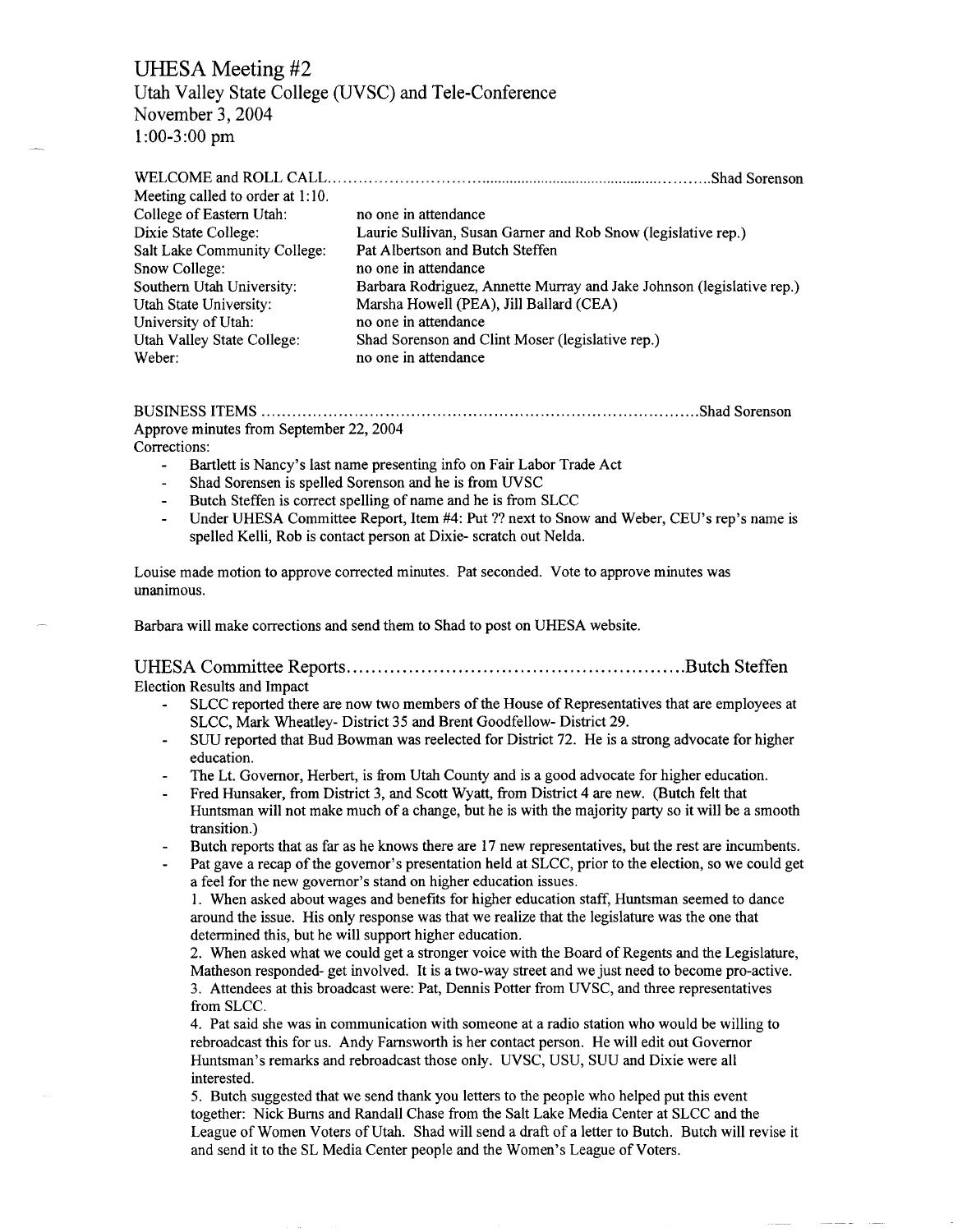6. Shad wondered what the new governor's stand on the restructure of the Board of Regents was. Butch reported that in the spring Governor Huntsman had stated that he wanted to disband the Board of Regents. This would eliminate the middle man, so to say, as far as determining what institutions can do to develop resources.

7. Amendment 2 passed, allowing institutions to acquire interest in businesses who are involved with research done by faculty at that institution. This will allow more market driven resources. Butch asked everyone to keep their ear to the ground to find out more about "market driven" and how it effects institutions.

UHESA Legislative Committee- Update

- Butch encouraged all the legislative representatives to talk to their constituents and get a feel for what the real concerns are on their campuses.
- Each legislative rep should encourage contact with district representatives as time gets closer to the legislative session
- Pat asked when committee selection will occur for various legislative committees (i.e. higher ed, etc.). Butch felt it would be within the next one to two months. Shad pointed out that they would need to elect a new speaker so that would delay the committee selection some. Pat reported that Gladwell is gone so the higher education committee will need a new leader. Butch will find out what he can regarding time schedules and let everyone know as he gets more information.

Letter to Legislators

- Butch will put a letter together. He will use the same basic format as the letter last year, but he wants it to be more concise and to the point. He will be sure it is inline with the Board of Regents direction so he will confer with Dave Buhler. He hopes to have the letter out by mid-December.
- If anyone has an idea for a slogan or catch-phrase that we can use sent them to Butch. We need to start building sympathy for UHESA day.
- Marsha reported that they are having a Brown Bag lunch with their new representatives on December  $2^{nd}$ . She asked if Butch would have the letter done by then so they could give it to them at the lunch. Clint Mosier asked Marsha to email him their planning ideas for this event.
- Shad requested all contact info for the legislative representatives for each institution. Butch reported that he has that and will send it to Shad. If Shad could put these reps under him as part of the legislative committee on the membership list, that would be helpful, rather than listing them with their institutions. Butch will email info to Shad. Shad will then send out updated membership lists.

UHESA Day-Update

- UHESA Day has been rescheduled to Wednesday, February 2<sup>nd</sup>. Caucuses meet on Tuesday and Thursday and Friday is the day for Standing Committees to meet. Butch felt Wednesday would be the best day to allow the most interaction with our representatives. If anyone has any feelings or information to the contrary, let him know.
- Tentative schedule for the day is:

10:00 — 12:00 Pull people off the floor and talk to representatives about issues 12:00 or 12:30 Try to meet with Higher Ed Appropriations Committee members Rest of the afternoon to meet with representatives

Butch reminded everyone that we need to take vacation time when we come up.

Butch has reserved the big room. It holds about 140 people. He feels that gives us enough room to invite all staff to attend. Butch will go up and look at the facilities. He is also thinking about trying to find someone who may donate lunch for all the legislatures. Perhaps each institution could set up a booth or table in the Rotunda area and we could serve lunch and have the representatives mingle with everyone during the lunch time. Butch will check out the facilities, see about donors, work out details and keep us informed.

Please have all legislative reps alert our state representatives that we will be coming.

Butch mentioned that he was going to include faculty senate leaders. Some of the board did not want to include faculty at this event. There was a comment made that faculty didn't like staff. Butch added that this is one of the reasons he wanted to include faculty, to bridge that gap. Most felt they did not want to use this venue to work on that problem,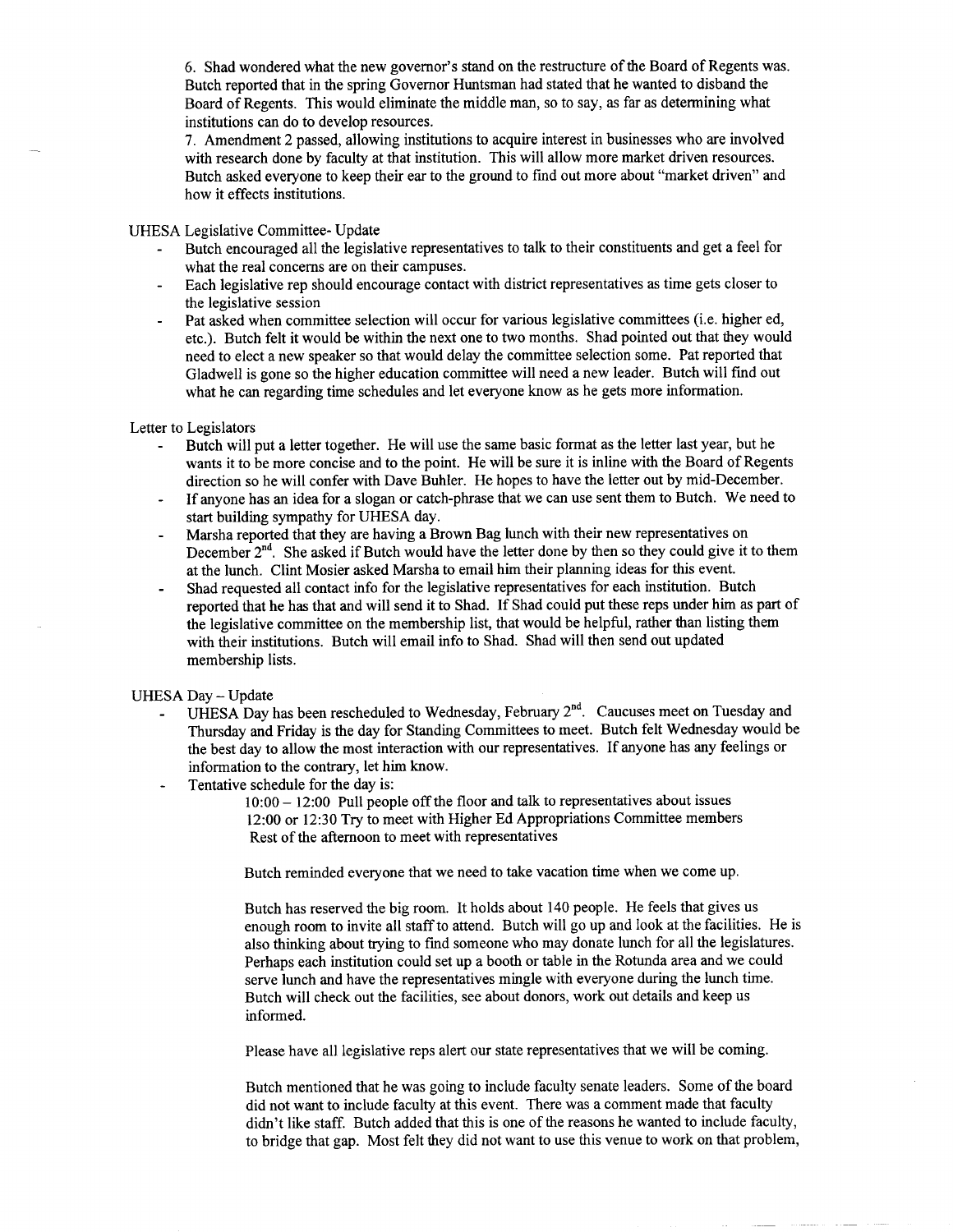that it may need to be addressed at the local level—each institution addressing that problem individually.

Board of Regents Funding Priorities

- Butch sent out a report to board members earlier this week on the funding priorities of the Board of Regents. The report was put together by Interim President Judd Morgan and presented to the general body at SLCC. Butch asked if we could make an assignment to send a thank you letter to Judd for his work. Pat will do that.
- Pat gave a few highlights from the report:

1. They proposed a \$53 million budget (actual request was 35.4 million on-going request for state tax funds, not including compensation. Compensation is the number one priority. If the legislators fund a 3% increase then the actual amount of appropriation would be \$54 million.

2. Operation and Maintenance was included

3. It appeared they would propose a 1% salary increase (this is incorrect, the Regents have not pegged any percentage)

4. Institutional Funding Correction - \$5 million dollars - SLCC, UVSC and Weber were named as institutions who had funding inequities in the past and this would help amend this inequity of past funding

5. Benefits - 1-2% increase (benefits increases are estimated at about 8% increase, the 6% difference would be made up from our own salaries)

The Regents approved the budgets and sent it on to the legislative committees for approval.

#### "Hot Issues" on Your Campus Affecting Staff

Board of Regents Index Study Discussion

- Pat said the various institutional presidents did speak up in behalf of staff for salaries and benefits. A discussion incurred, but the reality of it was that there was no where to cut funds from to allow for pay increases.  $2^{nd}$  tier tuitions was discussed and there was a possibility. Butch interjected that he had heard that  $2^{nd}$  tier tuition was delegated for O&M (this is not correct,  $2^{nd}$  Tier Tuition money is used at the discretion of the Presidents to follow the Truth in Tuition Law, recommendations may be made next March). He also questioned their rationale that there was nowhere to cut the money from. Revenue projections are looking good so they may not need to cut budgets to give raises. Butch finds it interesting that they are taking a 1% stand so early. There is also a substantial rainy day fund.
- Funding for Developmental Education (what some refer to as remedial education) at the higher education level was also discussed. It was determined that this could not be left to the public education system. They (Note: I am not sure who 'they' is) were going to draft a letter stating their support for continued support of Developmental Education in higher ed.

Butch wondered what had resulted from the Classified/Professional and/or Exempt/Non-Exempt issue. He felt we needed to be unified when we talked with legislators and told them who we were representing. Shad felt that when we talked to our representatives, we could simply state that we are members of UHESA representing a specific institution. Laurie also felt we could simply say we are staff.

#### **Other**

Butch also wanted to address a couple of items that was brought up at the last meeting.

- He talked with Linda Smith, his contact person for the video on how to contact your legislators. Linda is no longer associated with the Coalition for People With Disabilities. They are not sure how to go about obtaining a video or DVD. Butch will continue to work on this.
- Retirement Issues this topic has been put on the back burner for now.

Shad asked Annette if Jill Whitaker had been invited to attend the meetings. Annette said she knew Jill was very busy, but it would probably be good if she could attend and thought it would be best if Shad invited her to do so. Shad will get in touch with Jill. [Note: Jill has been asked to be the webmaster for the UHESA website]

Butch wanted to bring to our attention that UHESA was organized in 1994. This is our ten-year anniversary.

Laurie asked if any campuses had heard anymore about the Richness Index surveys? No one had heard anything. Laurie reported that they had a meeting with their Human Resources (HR) people yesterday.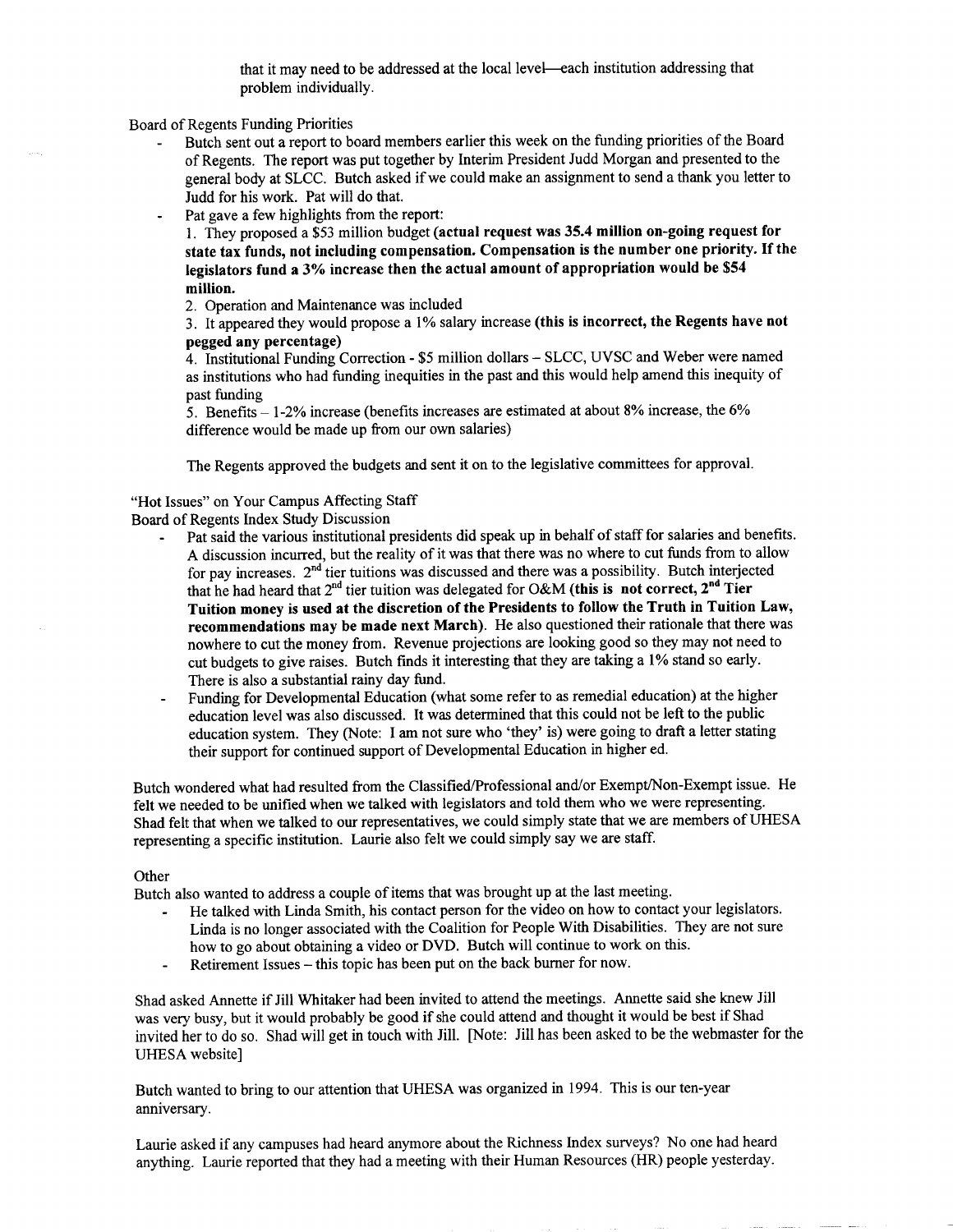Pam, from Dixie's HR, had a report that indicated that all institutions seemed pretty equal on insurance benefits.

Pat commented that they are in the process of revising their constitution and by-laws. She wondered if part-time employees were included in the various staff associations:

SUU - only has one association and it includes all staff, part-time and full-time

USU - their staff associations only include contract staff, part-time not included.

Dixie- has two associations: Exempt Staff Association and Staff Association. The part-time staff employees chose to remain in the Staff Association (non-exempt).

Barbara asked if any institutions had been given any additional time off during the holidays.

- Dixie- staff employees have off from December 22 thru January 3. This is paid time off. There will be skeleton crews working, but those that work during the holidays will be allowed to take the time off at a later time.
- SLCC- staff employees have off from December 22 thru January 3. December 24 and December 31 are paid holidays, the rest of the time was given to staff as paid time off.
- USU- staff employees have December 24, 27 and 31 off as paid holidays. They also are given off  $\overline{a}$ three additional days as paid time off. [Note: After the meeting, staff were given December 28 through January 3 off as paid time off-- except for December 31, which was a paid holiday.]
- UVSC- staff employees have December 24, 27 and 31 off as paid holidays. The entire campus will be closed the 28 through the 30 and staff will be given those days as paid time off.
- SUU- staff employees have December 24 and 31 off as paid holidays. The staff will be given two additional days as paid time off that they can take anytime between December 20 and December 30.

Barbara made a motion to adjourn the meeting. Laurie seconded. Unanimous to adjourn at 2:30 pm.

Next meeting will be held January 12 at 1:00 pm.